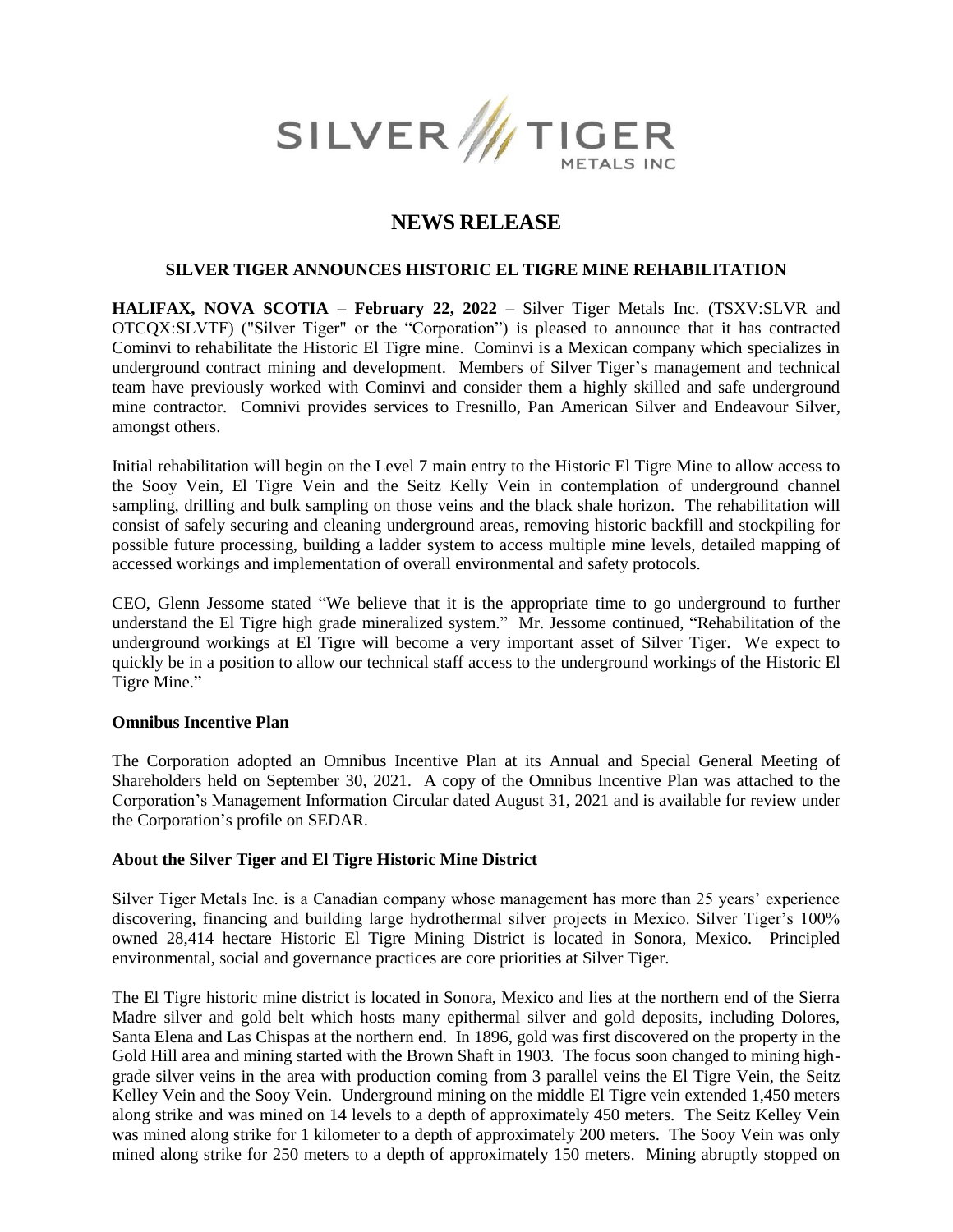all 3 of these veins when the price of silver collapsed to less than  $20¢$  per ounce with the onset of the Great Depression. By the time the mine closed in 1930, it is reported to have produced a total of 353,000 ounces of gold and 67.4 million ounces of silver from 1.87 million tons (Craig, 2012). The average grade mined during this period was over 2 kilograms silver equivalent per ton.

The El Tigre silver and gold deposit is related to a series of high-grade epithermal veins controlled by a north-south trending structure cutting across the andesitic and rhyolitic tuffs of the Sierra Madre Volcanic Complex within a broad silver and gold mineralized prophylitic alteration zone developed in the El Tigre Formation that can be up to 150 meters wide. The veins dip steeply to the west and are typically 0.5 meter wide but locally can be up to 5 meters in width. The veins, structures and mineralized zones outcrop on surface and have been traced for 5.3 kilometers along strike in our brownfield exploration area. Historical mining and exploration activities focused on a 1.6 kilometer portion of the southern end of the deposits, principally on the El Tigre, Seitz Kelly and Sooy veins. The under explored Caleigh, Benjamin, Protectora and the Fundadora exposed veins continue north for more than 3 kilometers. Silver Tiger has delivered its maiden 43-101 compliant resource estimate and is currently drilling to update its resource estimate and publish a PEA.

# **VRIFY Slide Deck and 3D Presentation – Silver Tiger's El Tigre Project**

VRIFY is a platform being used by companies to communicate with investors using 360° virtual tours of remote mining assets, 3D models and interactive presentations. VRIFY can be accessed by website and with the VRIFY iOS and Android apps.

Access the Silver Tiger Metals Inc. Company Profile on VRIFY at: [https://vrify.com](https://vrify.com/)

The VRIFY Slide Deck and 3D Presentation for Silver Tiger Metals Inc. can be viewed at: <https://vrify.com/explore/decks/492> and on the Corporation's website at: [www.silvertigermetals.com.](http://www.silvertigermetals.com/)

# **Procedure, Quality Assurance / Quality Control and Data Verification**

The diamond drill core (HQ size) is geologically logged, photographed and marked for sampling. When the sample lengths are determined, the full core is sawn with a diamond blade core saw with one half of the core being bagged and tagged for assay. The remaining half portion is returned to the core trays for storage and/or for metallurgical test work.

The sealed and tagged sample bags are transported to the Bureau Veritas facility in Hermosillo, Mexico. Bureau Veritas crushes the samples (Code PRP70-250) and prepares 200-300 gram pulp samples with ninety percent passing Tyler 200 mesh (Code PUL85). The pulps are assayed for gold using a 30-gram charge by fire assay (Code FA630) and over limits greater than 10 grams per tonne are re-assayed using a gravimetric finish (Code FA530). Silver and multi-element analysis is completed using total digestion (Code MA200 Total Digestion ICP). Over limits greater than 100 grams per tonne silver are re-assayed using a gravimetric finish (Code FA530).

Quality assurance and quality control ("QA/QC") procedures monitor the chain-of-custody of the samples and includes the systematic insertion and monitoring of appropriate reference materials (certified standards, blanks and duplicates) into the sample strings. The results of the assaying of the QA/QC material included in each batch are tracked to ensure the integrity of the assay data. All results stated in this announcement have passed Silver Tiger's QA/QC protocols.

## **Qualified Person**

David R. Duncan, P. Geo., V.P. Exploration of the Corporation, is the Qualified Person for Silver Tiger as defined under National Instrument 43-101. Mr. Duncan has reviewed and approved the scientific and technical information in this press release.